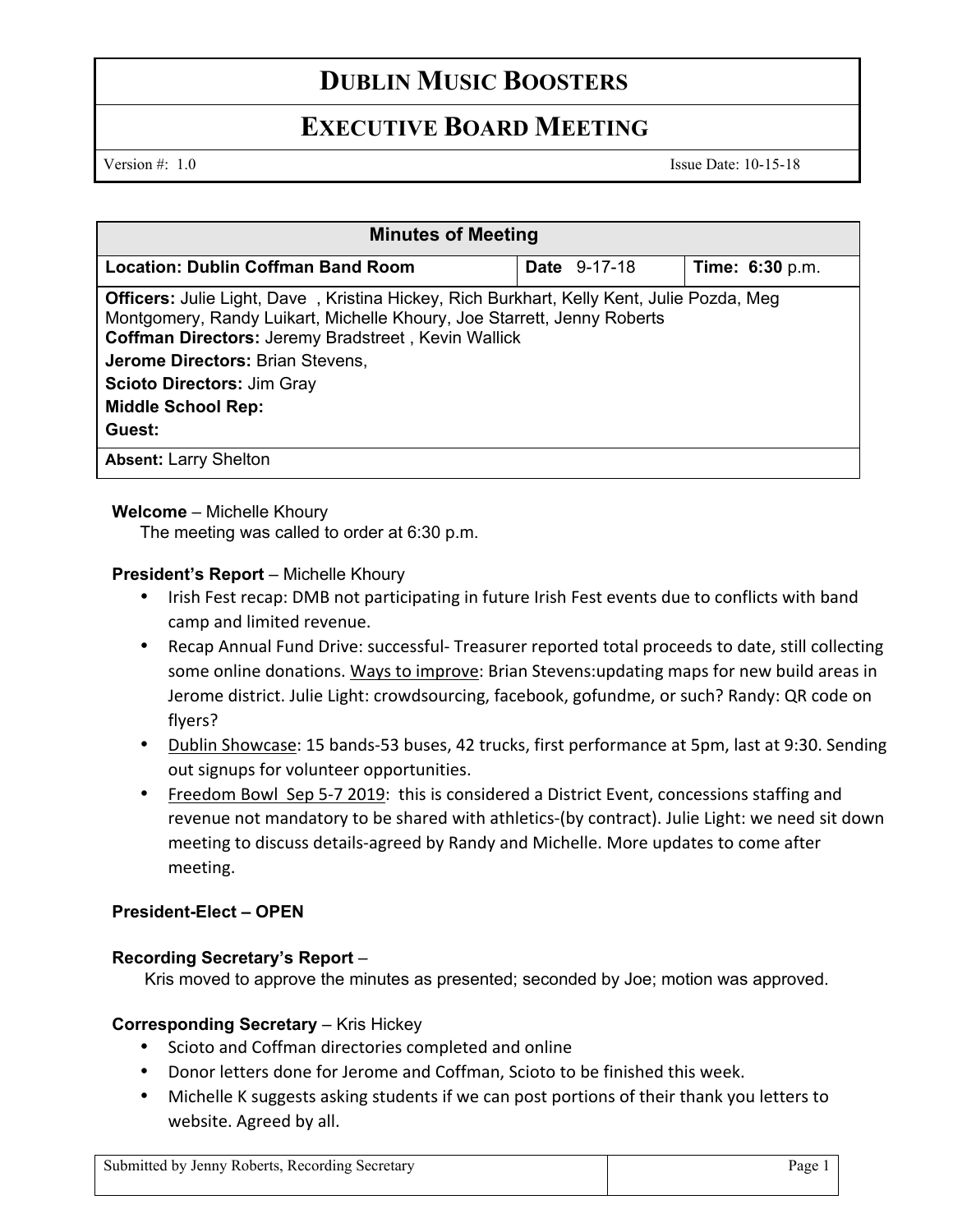# **DUBLIN MUSIC BOOSTERS**

## **EXECUTIVE BOARD MEETING**

Version #: 1.0 Issue Date: 10-15-18

•

• Letters sent to Middle and Elementary school teachers concerning "wish lists"

#### **Treasurer's Report** – Rich Burkhart

- Statements sent out by email
- Concessions activity just starting-more details to come at next meeting
- Randy moves to group July and August statement together, seconded by Joe, Passes.
- Putting together a summary of passive fundraising (Kroger, Amazon smile, etc) for next meeting.

#### **Concessions Report** – Randy Luikart

• How to increase profits? Checking profit margins using info back to 2012. Raising prices may be inevitable (Concessions has had no increases since 2012) Meeting with concessions leads coming up next week. Plan not to increase during this season. Possibly increase in spring.

#### **VP Coffman** – Joe Starrett

- Fundraiser went well, Mr Wallick helped with drivers and volunteers
- Pushing more kids to volunteer at concessions to get service hours
- Boosters website-meetings posted now can post minutes?

#### **VP Jerome –** Julie Light

- Fund drive best year ever.
- Showcase in good progress
- First competition coming this weekend

**VP Scioto** – per Megan Montgomery (Larry Shelton absent)

- Fund drive consistent with 2017. Elem and Middle schools had open houses on the same night, which could be a set-back. Next year we should try to plan around these events.
- Concessions card reader working well, but still using personal data to download info
- Three dinners with band so far this season-more to come

#### **DIRECTOR UPDATES:**

**Mr. Bradstreet** – First contest this weekend; October 13<sup>th</sup> Coffman band will be at Bands of America event. Will still be staffing concessions and supporting the Showcase.

**Mr. Stevens** – First contest this weekend, then Buckeye Invitational after that. Students accepted into all state band and orchestra (from all 3 schools)

**Mr. Gray** – First community concert at Kroger coming up; First contest at Lancaster won Best Music and qualified for State Finals!

#### **NEW BUSINESS –**

| Submitted by Jenny Roberts, Recording Secretary | Page 2 |
|-------------------------------------------------|--------|
|-------------------------------------------------|--------|